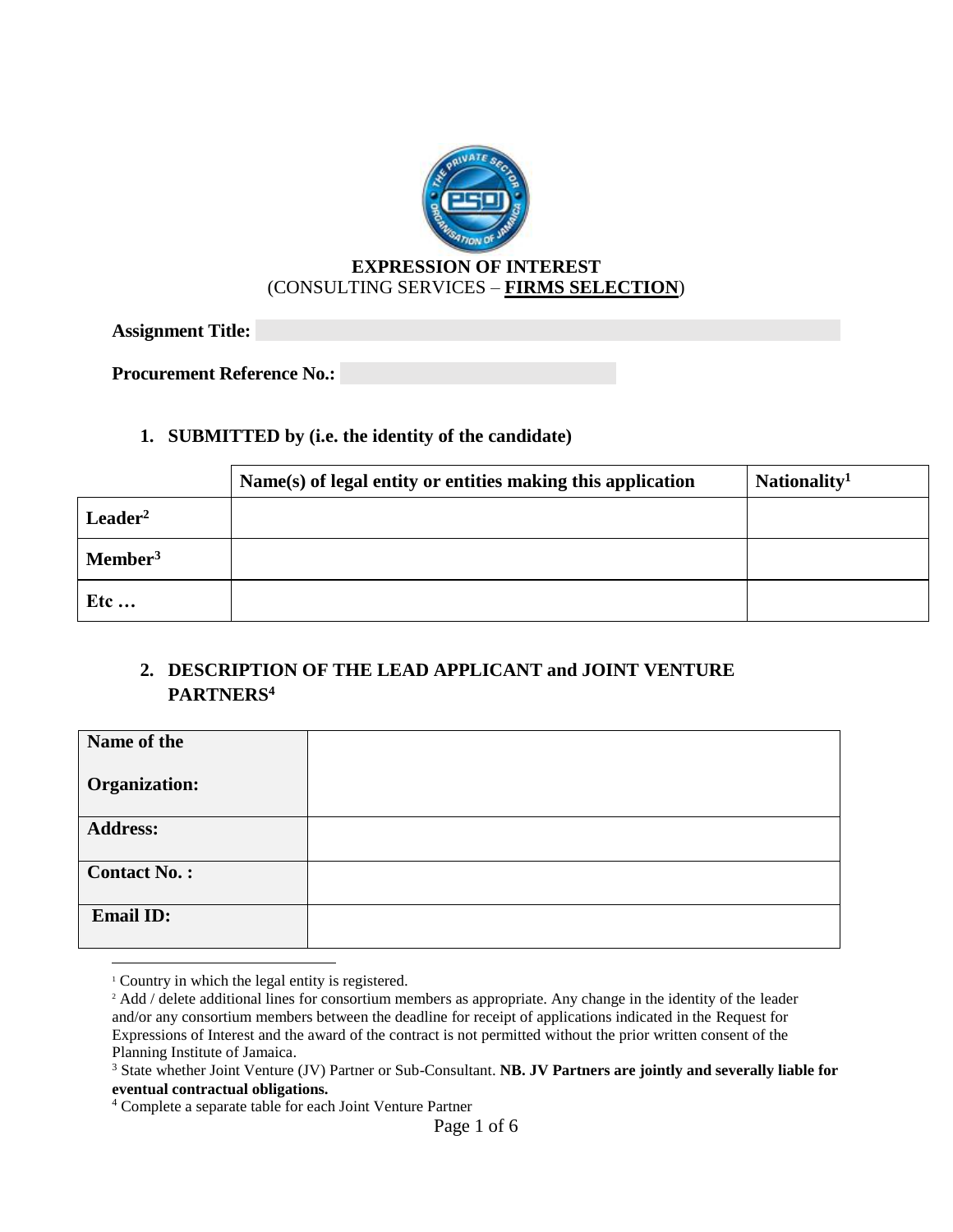| Website                           |            |                                                                    |
|-----------------------------------|------------|--------------------------------------------------------------------|
|                                   |            |                                                                    |
| <b>Main Areas of Business:</b>    |            |                                                                    |
|                                   |            |                                                                    |
| <b>No. of Employees:</b>          | PERMANENT: | <b>OTHER:</b>                                                      |
|                                   |            |                                                                    |
|                                   |            |                                                                    |
|                                   |            |                                                                    |
|                                   |            |                                                                    |
| <b>No. of Employees in fields</b> | PERMANENT: | OTHER:                                                             |
| relevant to the                   |            |                                                                    |
|                                   |            | (please indicate relevant fields e.g. engineer, statistician etc.) |
| assignment:                       |            |                                                                    |
| <b>Head of the Organization:</b>  |            |                                                                    |
|                                   |            |                                                                    |
| Name:                             |            |                                                                    |
|                                   |            |                                                                    |
|                                   |            |                                                                    |
| <b>Contact No:</b>                |            |                                                                    |
|                                   |            |                                                                    |
| <b>Email ID:</b>                  |            |                                                                    |
|                                   |            |                                                                    |
| <b>Branch Offices/</b>            |            |                                                                    |
|                                   |            |                                                                    |
|                                   |            |                                                                    |
| <b>Headquarters and their</b>     |            |                                                                    |
|                                   |            |                                                                    |
| <b>Address (Please list):</b>     |            |                                                                    |
|                                   |            |                                                                    |

## **3. CONTACT PERSON (for this application)**

| Name:                |  |
|----------------------|--|
| <b>Organisation:</b> |  |
| <b>Address:</b>      |  |
| Telephone #:         |  |
| E-mail:              |  |

### **4. EXPERIENCE**

Provide information on each project/service, including similar or comparable services for which your firm or each associate (in the case of a JV), was legally contracted either individually as a corporate entity or as one of the major companies within an association, for providing services to demonstrate experience for each of the shortlisting criteria. **NB. Sub-consultant experience should not be included.**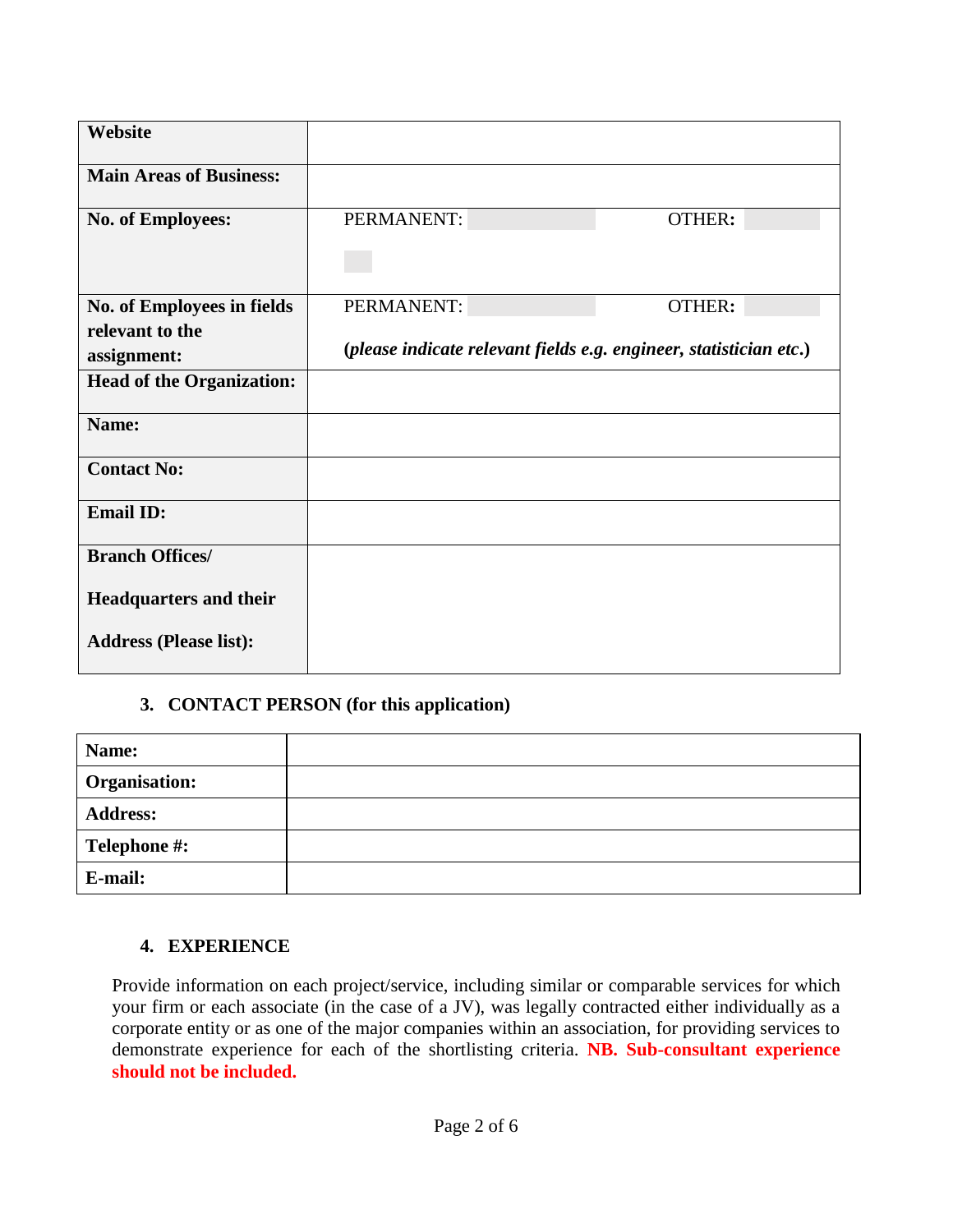| <b>Criterion to be Assessed:</b>                                           |                |                                                   |                                                          |
|----------------------------------------------------------------------------|----------------|---------------------------------------------------|----------------------------------------------------------|
| 1. Name of Firm (Joint Venture Partner or Associate):                      |                |                                                   |                                                          |
| 2. Name of Project:                                                        |                |                                                   |                                                          |
| <b>Country:</b><br>3.                                                      |                | 4. Value of Project (US\$):                       |                                                          |
|                                                                            |                | 5. Value of Service Undertaken by<br>Firm (US\$): |                                                          |
| 6. Name of Employer/Client:                                                |                | 7. Contact Name:                                  |                                                          |
| 8. Address of Employer/Client:                                             | 9 <sub>1</sub> | Tel No.:                                          |                                                          |
|                                                                            |                | <b>10. Email:</b>                                 |                                                          |
| 11. Nature of services/works and special features relevant to the Project: |                |                                                   |                                                          |
| 12. Description of services undertaken by your firm in this Project:       |                |                                                   |                                                          |
| 13. Duration of Project (Months): 14. Dates (month & year):                | to             |                                                   | 15. Input time<br>by Firm<br>$(man-$<br><i>months</i> ): |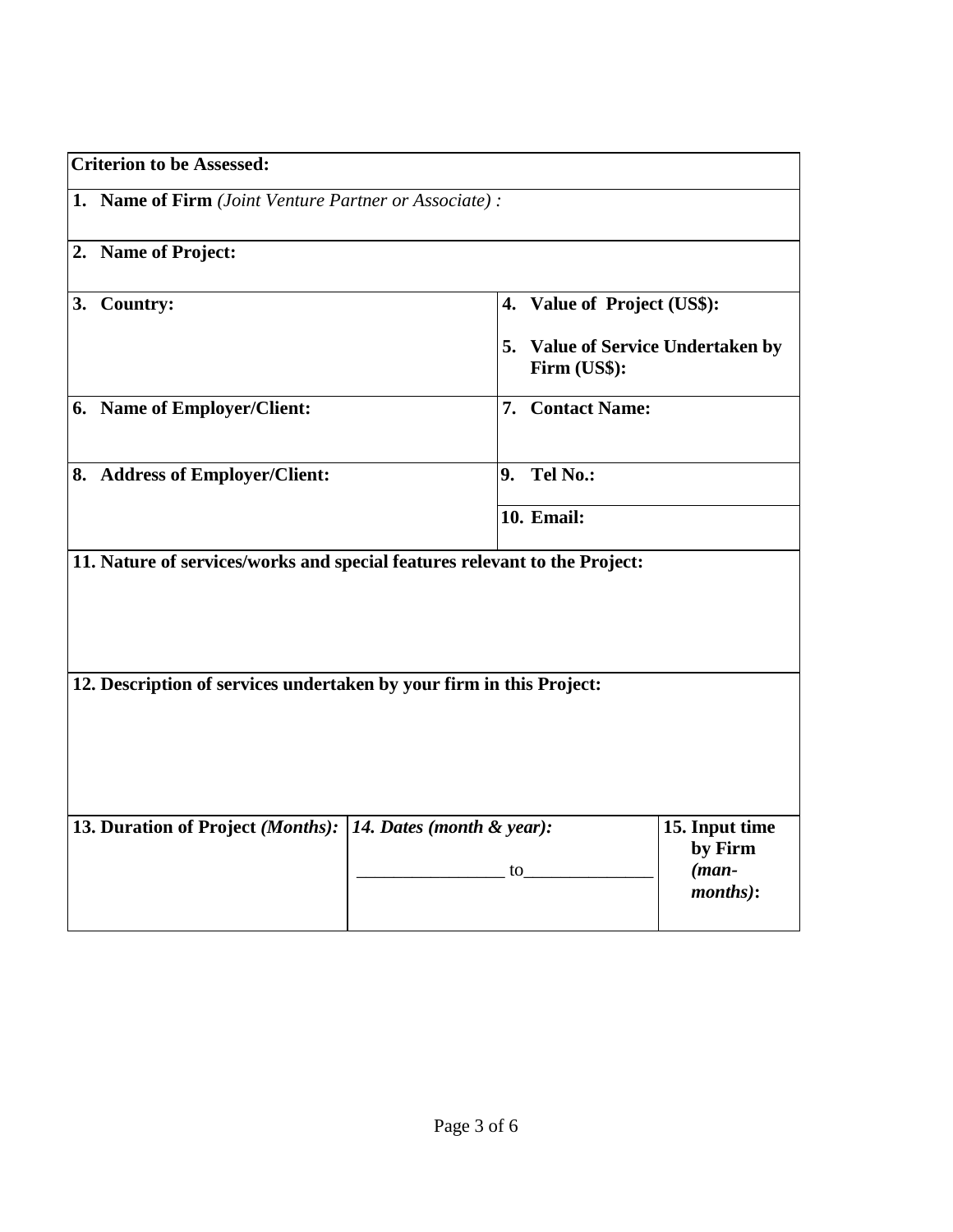## **5. STUDIES CONDUCTED FOR SKILLS GAP ASSESSMENT OR PROJECT (S) OF SIMILAR NATURE**

| No. | Name of the studies Directorate<br>along with details Organization<br>(Work order and with address<br>completion copy to be<br>attached | Year | <b>Value</b><br>of<br>Project |
|-----|-----------------------------------------------------------------------------------------------------------------------------------------|------|-------------------------------|
|     |                                                                                                                                         |      |                               |
|     |                                                                                                                                         |      |                               |
|     |                                                                                                                                         |      |                               |
|     |                                                                                                                                         |      |                               |
|     |                                                                                                                                         |      |                               |
|     |                                                                                                                                         |      |                               |

# **6. QUALIFICATION OF STAFF AND TECHNICAL SUPPORT TEAM**

| No. | Name of<br><b>Staff/Expert/Technical</b><br><b>Support</b> | <b>Higher Education</b><br>qualification (specify the<br>degree and attach as<br>supporting document) | <b>Exam</b><br><b>Board/University/Institution</b> |
|-----|------------------------------------------------------------|-------------------------------------------------------------------------------------------------------|----------------------------------------------------|
|     |                                                            |                                                                                                       |                                                    |
|     |                                                            |                                                                                                       |                                                    |
|     |                                                            |                                                                                                       |                                                    |
|     |                                                            |                                                                                                       |                                                    |
|     |                                                            |                                                                                                       |                                                    |
|     |                                                            |                                                                                                       |                                                    |
|     |                                                            |                                                                                                       |                                                    |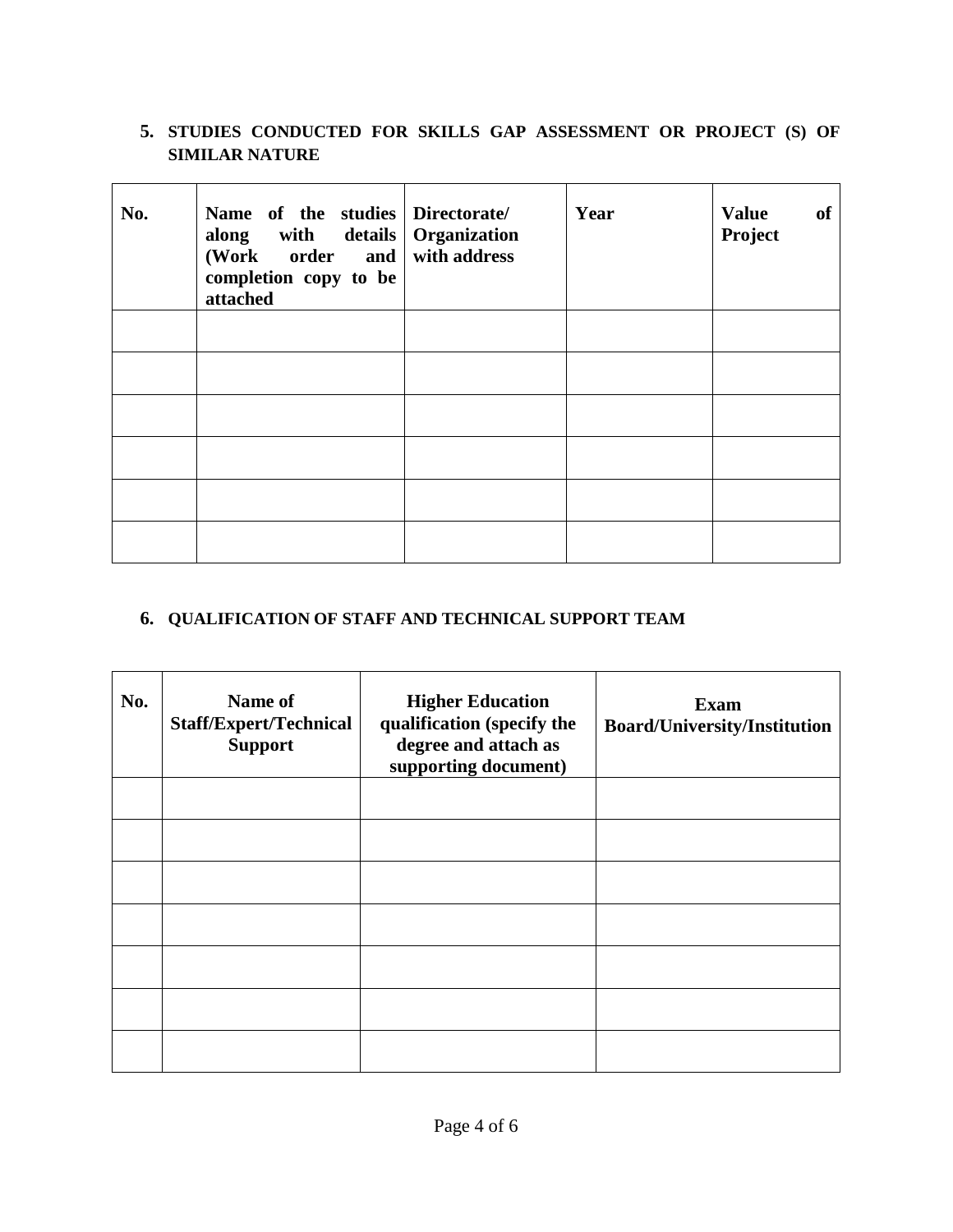# **7. EVALUATION OF BIDS**

| <b>Evaluation</b><br><b>Criteria</b>                                                                                       | <b>Maximum</b><br><b>Marks</b> | <b>Criteria</b>                                                                                                                                                                 | Documentation/evidence to be<br>submitted                                                                                                                                                |
|----------------------------------------------------------------------------------------------------------------------------|--------------------------------|---------------------------------------------------------------------------------------------------------------------------------------------------------------------------------|------------------------------------------------------------------------------------------------------------------------------------------------------------------------------------------|
| <b>Technical Capabilities of Bidder</b>                                                                                    |                                |                                                                                                                                                                                 |                                                                                                                                                                                          |
|                                                                                                                            |                                |                                                                                                                                                                                 |                                                                                                                                                                                          |
| Demonstrable,<br>relevant experience<br>with undertaking<br>research,<br>particularly skills<br>gap assessment.            | 30                             | Evidenced by the<br>successful<br>completion of at least<br>three $(3)$ projects of a<br>similar nature                                                                         | Copy of Work Order/Work<br>Completion certificate of the<br>project from the client depicting<br>the scope of work, contract period<br>and project value or other suitable<br>documents. |
| Demonstrable<br>experience in<br>conducting analysis<br>for the<br>design/development<br>of MIS, or database<br>management | 20                             | Evidenced by the<br>successful<br>completion of at least<br>three (3) projects of a<br>similar nature                                                                           | Copy of Work Order/Work<br>Completion certificate of the<br>project from the client depicting<br>the scope of work, contract period<br>and project value or other suitable<br>documents. |
| <b>Knowledge of team/Manpower</b>                                                                                          |                                |                                                                                                                                                                                 |                                                                                                                                                                                          |
| Demonstrable<br>expert team and<br>resources                                                                               | 20                             | Competent and<br>experienced to<br>undertake skills gap<br>assessment, with full<br>time employees<br>including technical<br>experts, researchers,<br>MIS and support<br>staff. | CV's of the core team member<br>along with expertise and years of<br>experience with list of studies<br>conducted.                                                                       |
| <b>Approach and Methodology</b>                                                                                            |                                |                                                                                                                                                                                 |                                                                                                                                                                                          |